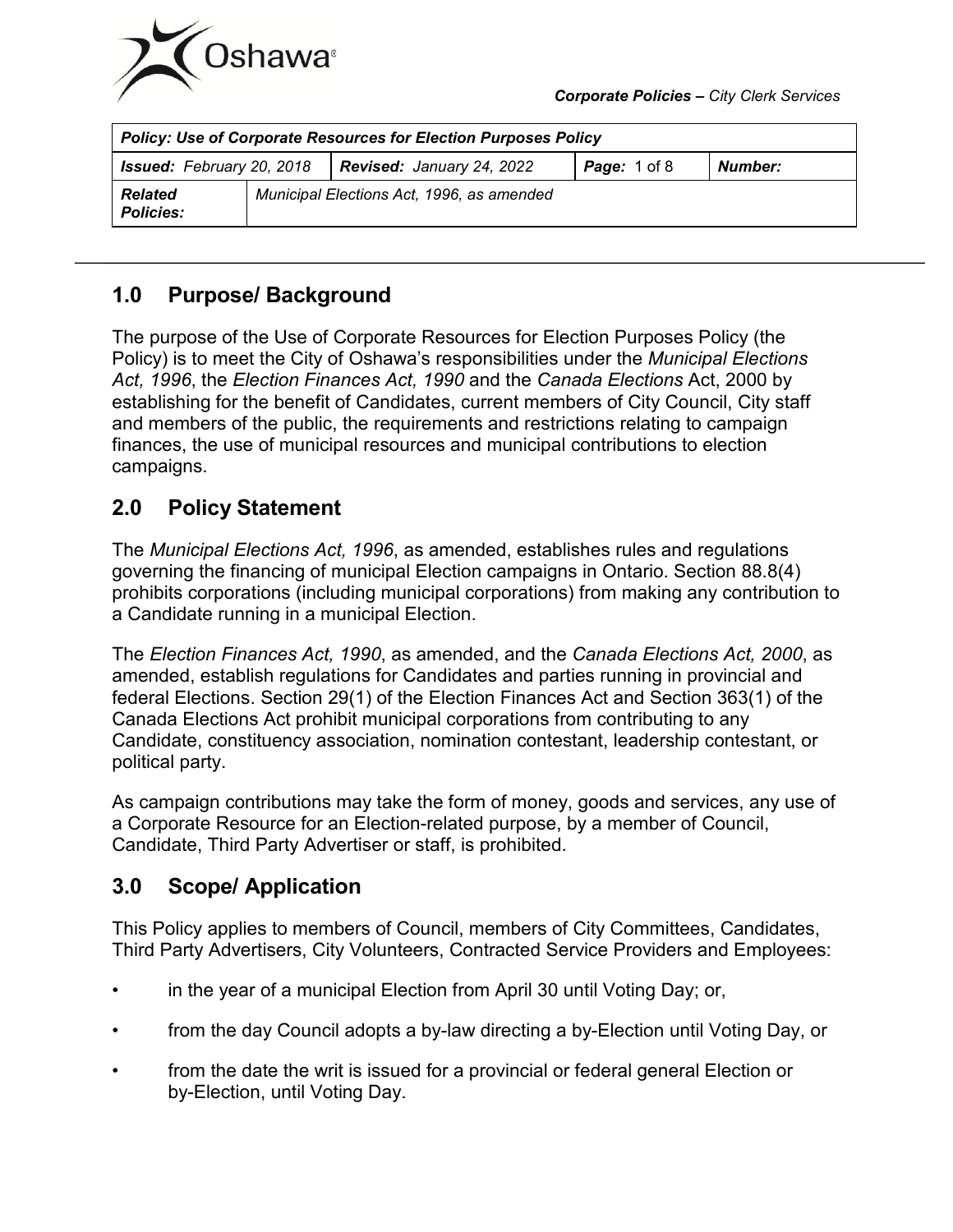| <b>Issued:</b> February 20, 2018 | <b>Revised:</b> January 24, 2022 <b>Page</b> 2 of 8   <b>Number:</b> |  |  |
|----------------------------------|----------------------------------------------------------------------|--|--|
|----------------------------------|----------------------------------------------------------------------|--|--|

## **4.0 Definitions**

**Campaign Activity** means any action, event, or pursuit that promotes or opposes any Candidate, or a response to any question on a ballot or referendum and includes any display, posting or distribution of Campaign Material.

**Campaign Material** means any material, regardless of format, that promotes or opposes any Candidate, or a response to any question on a ballot or referendum and includes, but is not limited to, printed literature, electronic communications, banners, posters, pictures, buttons, clothing, signs, magnets and vehicle decals.

#### **Campaign Period** means:

- In the case of a regular municipal or school board Election, the period between May 1 and Voting Day in the year of a regular Election; or,
- In the case of a municipal or school board by-Election, the period between the passage of a by-law authorizing a by-Election and Voting Day; or
- In the case of provincial or federal Election or by-Election, the date the writ is issued until Voting Day.

**Candidate** means a person who has filed the relevant nomination (and has not withdrawn that nomination), or expressed an intention to file the relevant nomination for an office on the council of a lower-tier or upper-tier municipality, local board, provincial parliament or federal parliament at an Election or by-Election and includes those candidates who have been acclaimed.

**City** means the Corporation of the City of Oshawa.

**City Clerk** means the City Clerk of the City of Oshawa, or their designate, or a returning officer appointed under Section 7(1) of the *Election Act*, R.S.O. 1990, c. E.6 ("Election Act"), or Section 24(1) of the *Canada Elections Act*, S.C. 2000, c. 9 ("Canada Elections Act"), or their delegate.

**City Committee** means any advisory, task force, working group or any other committee to which members of Council or of the public are appointed, including but not limited to Standing Committees, Advisory Committees, Committee of Adjustment, Property Standards Committee, Community Centennial Committee, Diversity, Equity and Inclusion Committee, Plan Twenty30 Steering Committee, Columbus Community Advisory Committee, Mayor's Task Force on Community Safety, Security and Wellbeing, Mayor's Economic Recovery Task Force, and any other committee to which staff or Council appoint members.

**City Council** means Oshawa City Council as a whole.

**City Facility** means any land, building or other structure owned, leased, operated or otherwise controlled by the City, other than a City road, and includes but is not limited to City Hall, administrative offices, operation centres, libraries, community and recreation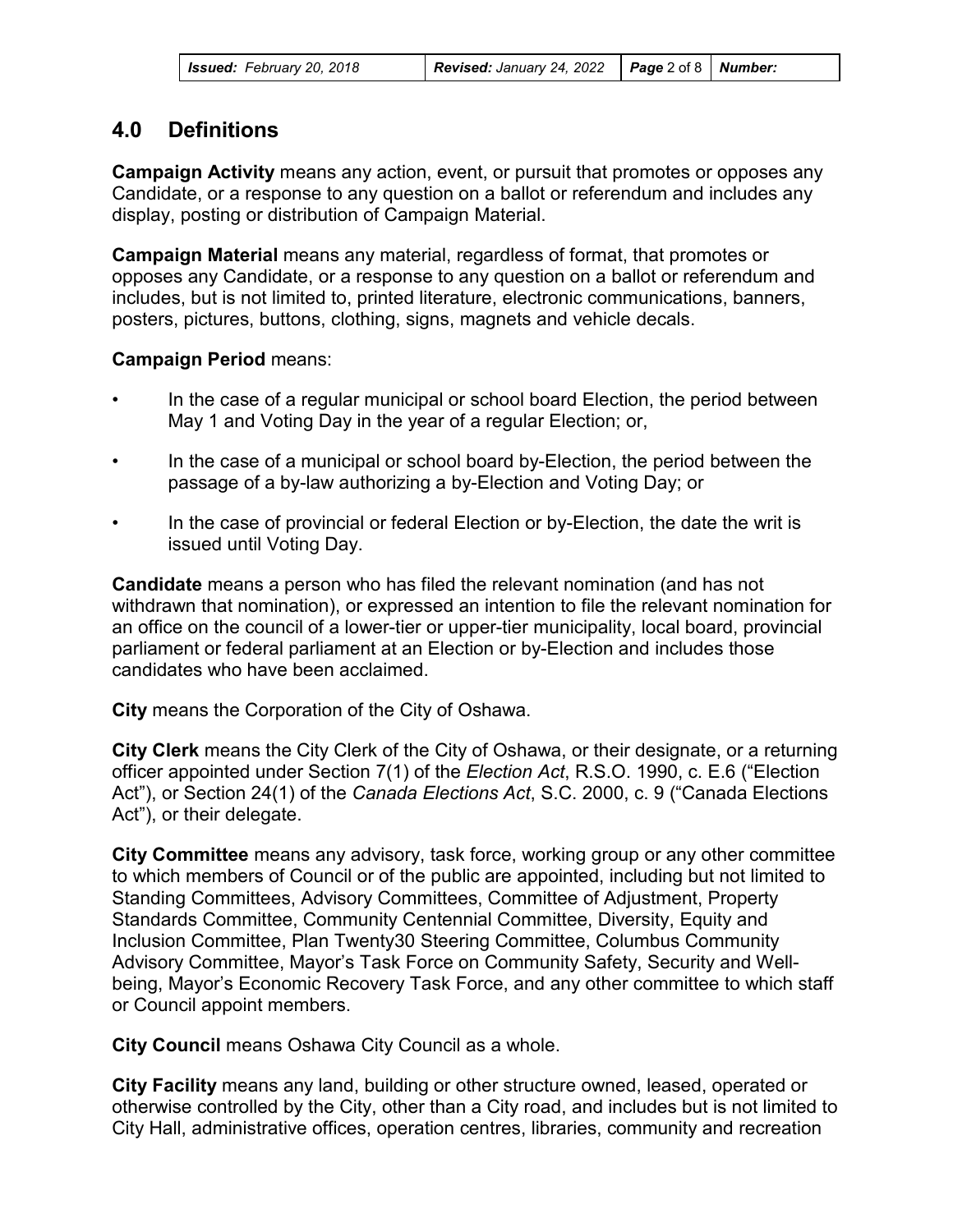| <b>Issued:</b> February 20, 2018 | <b>Revised:</b> January 24, 2022 $\vert$ <b>Page</b> 3 of 8 $\vert$ <b>Number:</b> |  |  |
|----------------------------------|------------------------------------------------------------------------------------|--|--|
|----------------------------------|------------------------------------------------------------------------------------|--|--|

centres, the Tribute Communities Centre, the Oshawa Executive Airport, parking lots, parks, trails, sports fields and open space.

**City Volunteer** means an individual who performs duties on behalf of the City and who does not receive financial payment from the City for their work as a volunteer.

**Contracted Service Provider** means an individual or business that undertakes a contract or agreement with the City in order to perform a service on a continuing basis (e.g. Security Guard Services, Marriage Officiants, etc.).

**Corporate Resource** means any physical, intellectual or financial asset owned, leased or otherwise controlled by the City and includes vehicles, equipment, supplies, services and Employees.

**Corporate Technology** includes computers, servers, cell phones, smart phones, telephones, tablets, printers, scanners, copiers, email, file storage, virtual meeting platforms, voicemail, or any other equipment or technology controlled, leased or owned by the City.

**Election** means a municipal, provincial or federal election, or by-election, held in accordance with the Municipal Elections Act, 1996, S.O. 1996, c.32 ("Municipal Elections Act, 1996"), the Election Act, or the Canada Elections Act.

**Election Activities** means any Election-related session, event or activity hosted by or at the direction of the City Clerk, or a returning officer appointed under Section 7(1) of the Election Act, or Section 24(1) of the Canada Elections Act.

**Election Sign** means a device, including its structure and other component parts, which is used or is capable of being used to promote a Candidate in a federal, provincial or municipal Election, including an election of a local board or commission, or to influence persons to vote for or against any Candidate, question or by-law, or referendum.

**Employee** means all full-time, part-time, temporary and seasonal staff of the City of Oshawa including staff hired on a contract basis for a defined period of time and practicum students.

**Member** means an individual elected or appointed to City Council and holding public office or an individual appointed to a City Committee and sitting on this committee during a Campaign Period.

**Third Party Advertiser** means any individual, corporation or trade union registered in accordance with Section 88.6 of the *Municipal Elections Act*, Section 37.5 of the *Election Finances Act*, R.S.O. 1990, c. E.7 ("Election Finances Act"), or Section 353 of the *Canada Elections Act*.

## **5.0 Responsibilities**

The City Clerk or their designate shall be responsible for the administration of this Policy and investigating and resolving any complaints regarding the alleged use of Corporate Resources in contravention of this Policy.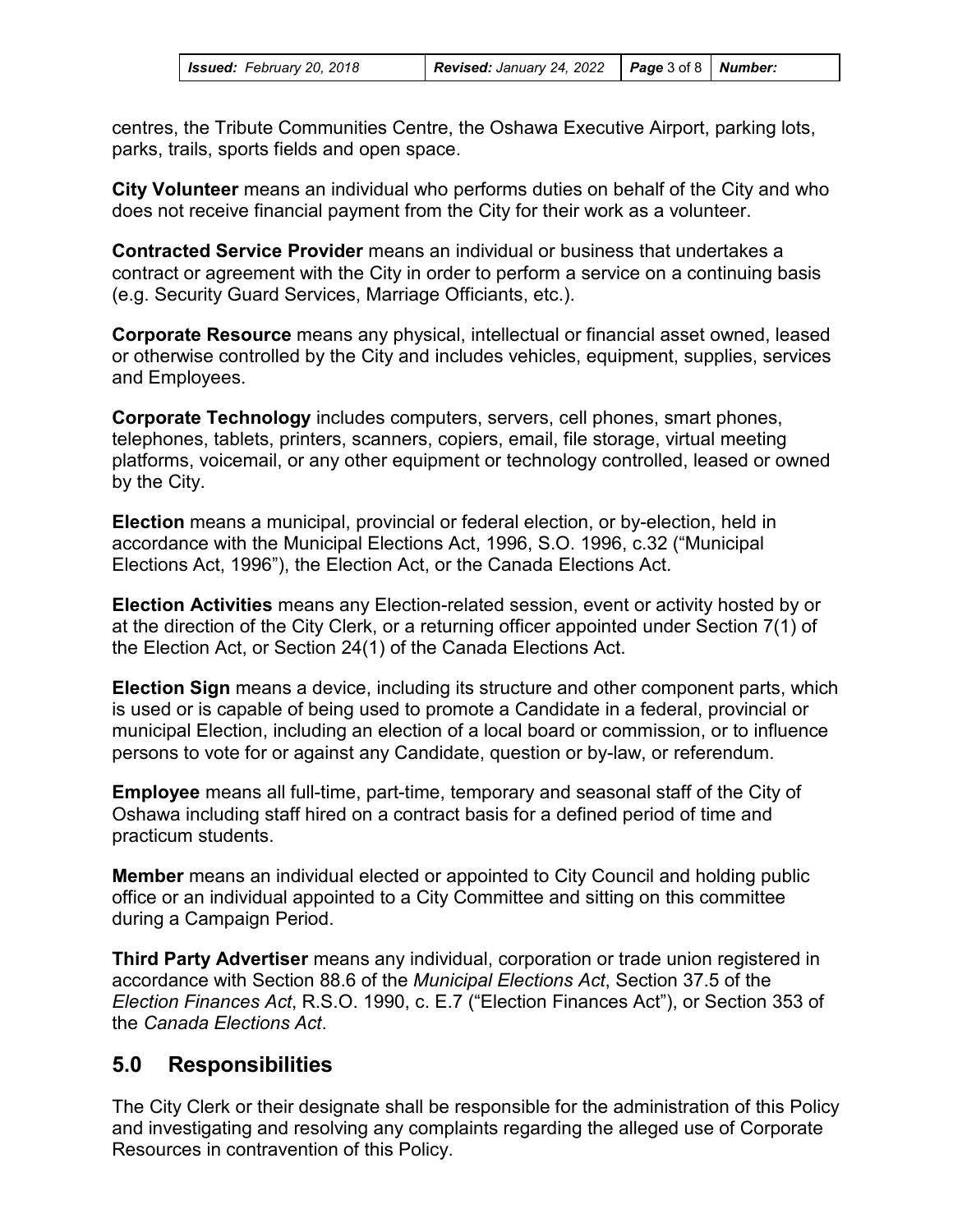## **6.0 Practice/ Procedures**

#### **6.1 General**

The City shall not make contributions of money, goods or services to any Candidate or Third Party Advertiser.

#### **6.2 Members, Candidates and Third Parties**

The following applies to Members of Council, Members of City Committees, Candidates, Third Party Advertisers and any individual acting on behalf of a Member, Candidate or Third Party Advertiser.

### **6.2.1 Use of City Facilities, Services and Property**

- 1) City Facilities may not be used for any Campaign Activities.
- 2) Campaign Material may not be displayed at any City Facility.
- 3) Members, Candidates and Third Party Advertisers may not engage in Campaign Activities at any meeting or function hosted, managed or coordinated by the City, whether located at a City Facility or not.
- 4) Members of Council and Candidates may not use their City office, or any municipally-provided facilities for any Election Activities, which includes the display of any campaign-related signs in the window or on the premises, as well as the display of Election-related material in the office.
- 5) Any rental agreement for a City Facility held by a Candidate or their agent, or Third Party Advertiser or their agent must end prior to the Campaign Period. The balance of the rental fee will be refunded upon cancellation.
- 6) Rental of City Facilities for all-Candidates meetings or debates is not permitted.
- 7) This provision does not apply to public right of way sidewalks and thoroughfares, except where prohibited in accordance with Durham Region and City of Oshawa sign by-laws.

#### **6.2.2 Technology**

- 1) Corporate Technology may not be used for any Campaign Activity.
- 2) Corporate Resources including but not limited to strategic or official plans, maps, staff reports, minutes and agendas may be linked from Candidate websites and social media to the City's websites and social media, but may not be housed on Candidate websites, or modified/reproduced for use in any campaign related material. The only exception to these rules shall be that Candidates may promote and/or distribute City materials developed by the City specifically for promotion of the Election including but not limited to promotional videos, infographics, and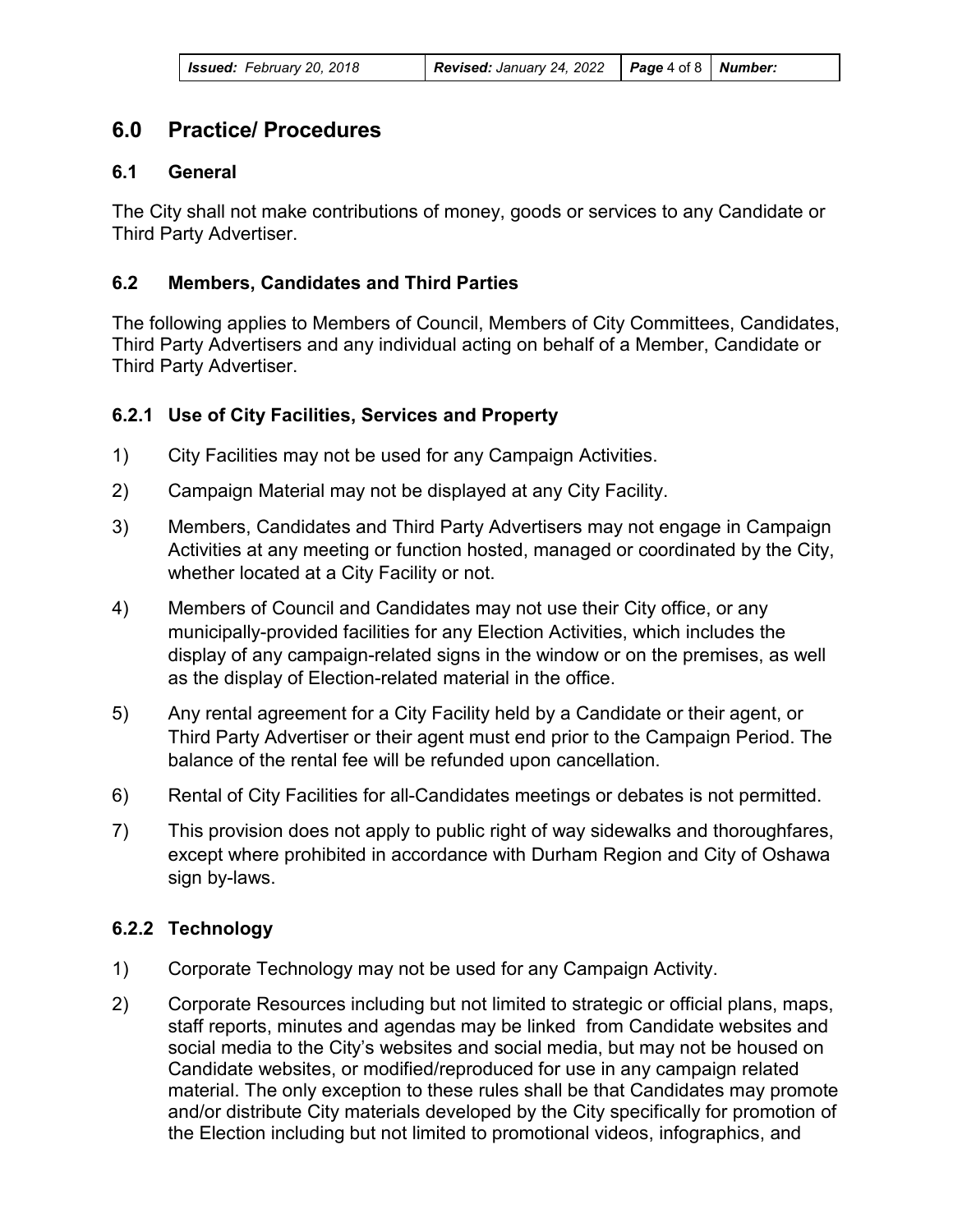| Issued: February 20, 2018 |  |
|---------------------------|--|
|---------------------------|--|

voting calendars, provided that they are not modified from their original format in any way.

- 3) Websites, domains and social media accounts operated or funded by the City shall not include any Campaign Material or links to any website, domain or social media account containing Campaign Material.
- 4) Notwithstanding the prohibition on links to Campaign Material from websites, domains and social media accounts controlled, operated or funded by the City, the City of Oshawa Election website that lists Candidates may, subject to the approval of the City Clerk, include one link per Candidate to a website containing Campaign Material.
- 5) On January 1 in the year of a Municipal Election, biographical information about a Member and links to personal websites and social media accounts shall be removed from any website, domain or social media account controlled, operated or funded by the City.
- 6) On the day the writ is issued for any provincial or federal Election, biographical information about any Member registered as a Candidate, and links to personal websites and social media accounts shall be removed from any website, domain or social media account controlled, operated or funded by the City.

## **6.2.3 Communications**

- 1) Members, Candidates and Third Party Advertisers shall not include the City's logo, crest, flag, tagline and other similarly branded Corporate Resources or trademarks in any Campaign Material.
- 2) Photographs produced for and owned by the City of Oshawa may not be used for any Election purposes.
- 3) Members, Candidates or Third Party Advertisers may not print or distribute material paid for with City funds that illustrate or reference that they (or another person) are or intend to be, a Candidate for office at an Election.
- 4) Members, Candidates or Third Party Advertisers shall not convey, in any medium developed, distributed or paid for by the City, the registration of any individual as a Candidate or any individual, corporation or trade union as a Third Party Advertiser.
- 5) On the day preceding a municipal Campaign Period, the following shall be discontinued for Members, Candidates or Third Party Advertisers where they are paid for by the City:
	- All forms of advertising, including within municipal publications;
	- The ordering of stationery.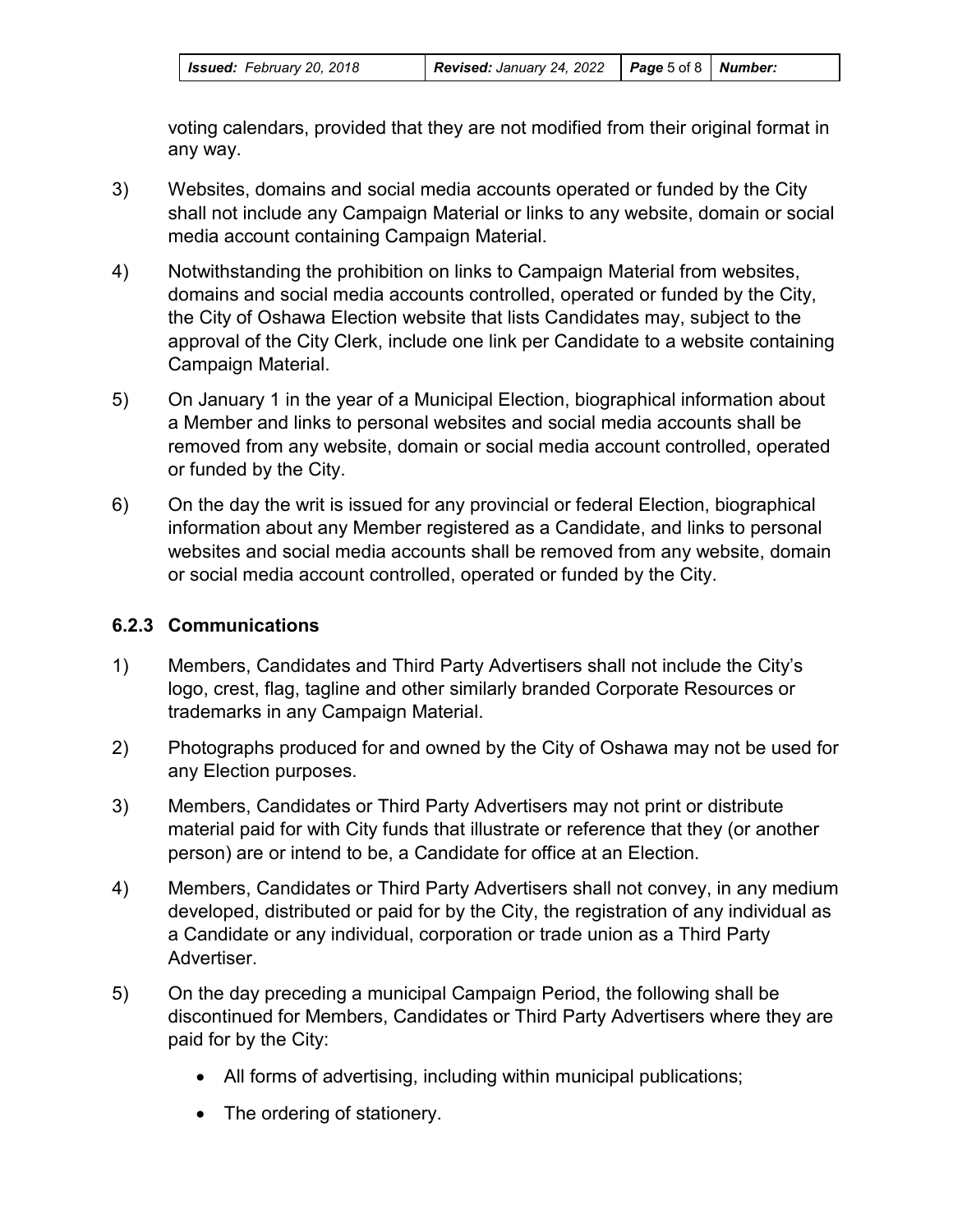- 6) On the day preceding a municipal Campaign Period, no printing, reproduction, mailing or other distribution of material in a quantity of more than 50 pieces per week is permitted using Corporate Resources, irrespective of any funding available to a Member, Candidate or Third Party Advertiser.
- 7) Contact information for residents such as newsletter or email distribution or circulation lists may not be used for Campaign Activities or provided to a campaign for the purposes of supporting or opposing a Candidate or ballot question. Further, contact information provided through social media which is owned and/or operated by the City or City Staff, shall similarly not be used for Campaign Activities or provided to a campaign.
- 8) Members during a municipal Election Campaign Period, or Candidates in other Election periods, may not hold ward meetings during this period.

## **6.2.4 Budget**

- 1) From January 1 to Voting Day in the year of a municipal Election, budgets allocated to Members of Council will be restricted to 11/12ths of the approved annual budget.
- 2) Candidates newly elected to Council during a regular municipal Election will be allocated a budget equal to 1/12ths of the approved budget for the month of December.
- 3) A Member or Candidate re-elected to Council during a regular municipal Election will be allocated the balance remaining available as of Voting Day.

## **6.2.5 Use of Employees, Volunteers and Contracted Service Providers**

- 1) Members, Candidates and Third Party Advertisers shall not use the services of a Employee for any Campaign Activity during assigned hours working for the City, unless the Employee is on a pre-approved personal paid or unpaid leave of absence, including time off in lieu of over-time, flex time, vacation or parental leave.
- 2) Members, Candidates and Third Party Advertisers shall not use the services of Contracted Service Providers for any Campaign Activities while the Contractor is directly engaged in the delivery of goods or services for which the Contractor is receiving compensation from the City.
- 3) Members, Candidates and Third Party Advertisers shall not use the services of City Volunteers for any Campaign Activities while the City Volunteer is directly engaged in the delivery of goods or services on behalf of the City.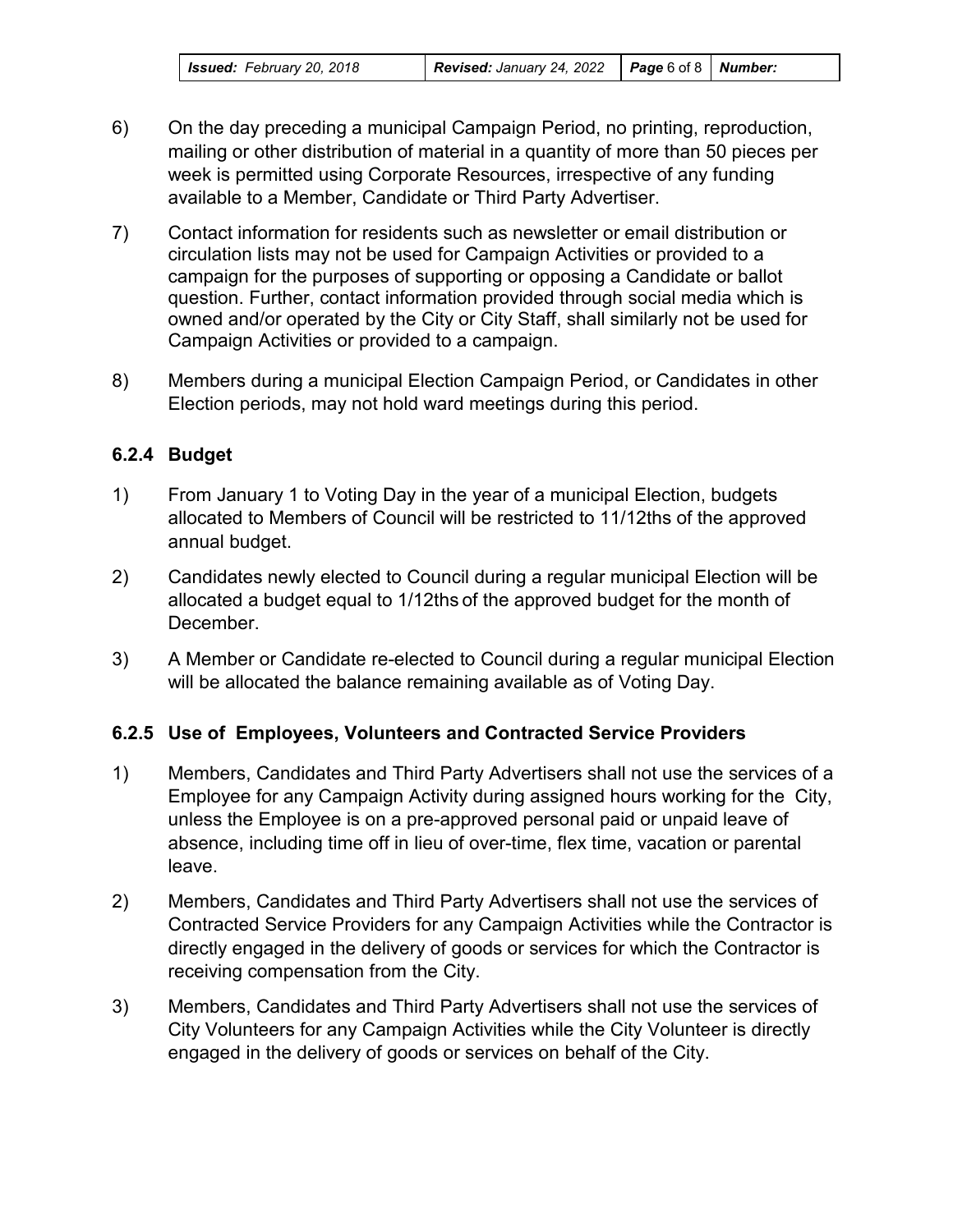| <b>Issued:</b> February 20, 2018 | <b>Revised:</b> January 24, 2022 $\vert$ <b>Page</b> 7 of 8 $\vert$ <b>Number:</b> |  |
|----------------------------------|------------------------------------------------------------------------------------|--|
|                                  |                                                                                    |  |

### **6.3 Employees and City Volunteers**

The following applies to Employees and City Volunteers as indicated:

- 1) Employees shall not engage in any Campaign Activities in support of a Member, Candidate or Third Party Advertiser during assigned hours working for the City, unless they are on a pre-approved paid or unpaid leave of absence, including time off in lieu of over-time, flex time, vacation or parental leave.
- 2) City Volunteers shall not engage in any Campaign Activities in support of a Member, Candidate or Third Party Advertiser during assigned hours volunteering for the City unless they have cancelled or terminated the assigned hours.
- 3) Employees and City Volunteers shall not engage in any Campaign Activities in support of a Member, Candidate or Third Party Advertiser while wearing any City uniform, badge, crest or other item that identifies them as an Employee or City Volunteer.
- 4) Employees and City Volunteers shall not engage in any Campaign Activities while using any vehicle, City Technology, or other Corporate Resource owned or leased by the City.
- 5) Employees and City Volunteers have the right to engage in political activities, including Campaign Activities; however, Employees shall be mindful of their responsibilities under the City of Oshawa's Employee Code of Conduct. Employees and City Volunteers must be aware of public perception while engaging in Campaign Activities and ensure that their involvement does not create a perceived or actual conflict of interest with their official positions. Before participating in Campaign Activities, Employees and City Volunteers are strongly encouraged to discuss their proposed participation with their supervisor or manager to identify perceived or actual conflicts of interest that may arise.

## **7.0 Limitations**

Nothing in this Policy will preclude the City Clerk from performing their statutory duties, restrict them from distributing information respecting Election Activities, or undertake actions that assist residents in exercising their right to vote.

Nothing in this Policy will preclude Members from discharging their duties, or limit the role of the Mayor as the head of council and Chief Executive Officer of the City of Oshawa.

# **8.0 Policy Administration**

This Policy is reviewed by the City Clerk or designate prior to the Municipal Election to ensure its effectiveness and compliance with legislation and current business processes or as required based on legislative changes.